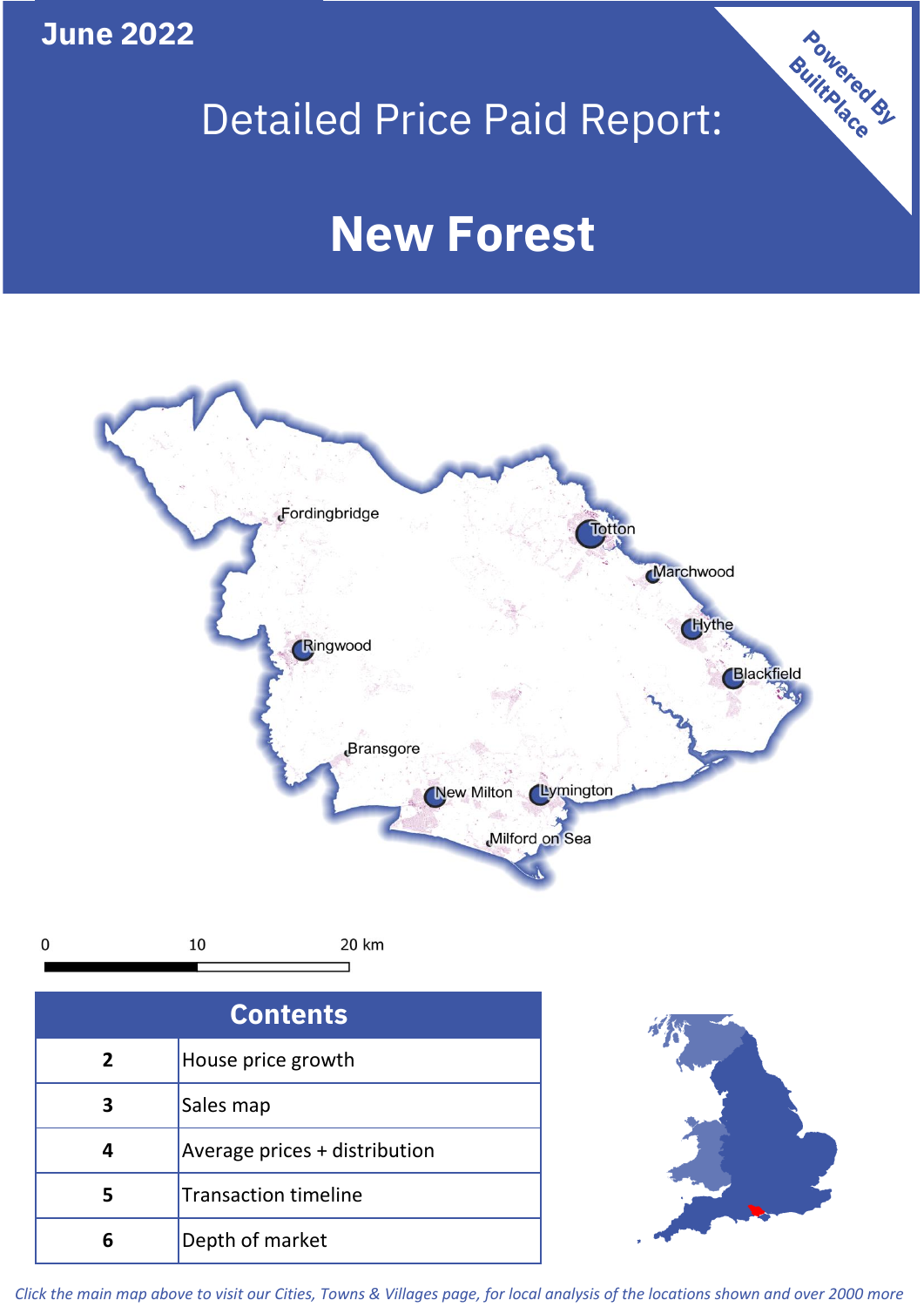#### **Headline Data**

|                     | <b>Current level</b> | 3 month  | <b>Annual</b> | 5 year | 10 year |
|---------------------|----------------------|----------|---------------|--------|---------|
| <b>House prices</b> | £413,906             | 4.3%     | 14.1%         | 27.2%  | 66.9%   |
| <b>Transactions</b> | 3,256                | $-15.8%$ | 11.1%         | 1.7%   | 27.3%   |

### **House Price Growth (April 2022 data)**

#### *Annual Change in House Prices*



House prices in New Forest grew by 14.1% in the 12 months to April 2022 (based on 3-month smoothed data). By comparison national house prices grew by 10.7% and prices in the South East grew by 11.5% over the same period.

New Forest house prices are now 58.0% above their previous peak in 2007, compared to +60.7% for the South East and +52.9% across England.



#### *Year-To-Date Change in House Prices, December to April*

Local prices have grown by 6.1% in 2022 so far, compared to growth of 2.4% over the same period last year.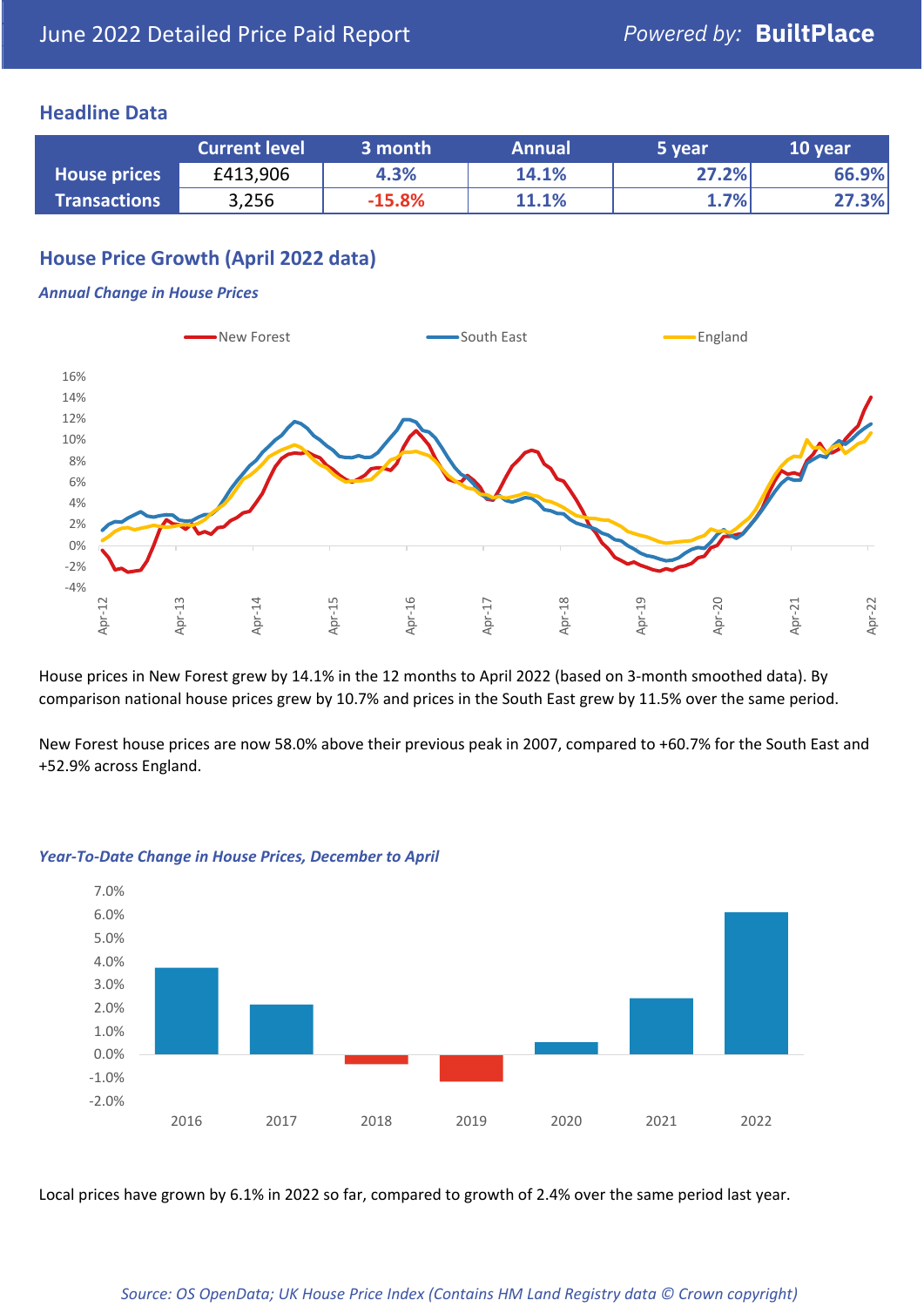### **House Price Map**

*12 months to April 2022*



*Each point is one postcode, coloured by the average value relative to all sales in this local authority (price bands are LA-specific quintiles).*

**Map Key**

| Min      | <b>Max</b> |                            |
|----------|------------|----------------------------|
| Up to    | £254,000   | 1st quintile / lowest 20%  |
| £254,000 | £331,000   | 2nd quintile               |
| £331,000 | £430,000   | 3rd quintile               |
| £430,000 | £594,000   | 4th quintile               |
| £594,000 | and over   | 5th quintile / highest 20% |

*Source: OS OpenData; UK House Price Index (Contains HM Land Registry data © Crown copyright)*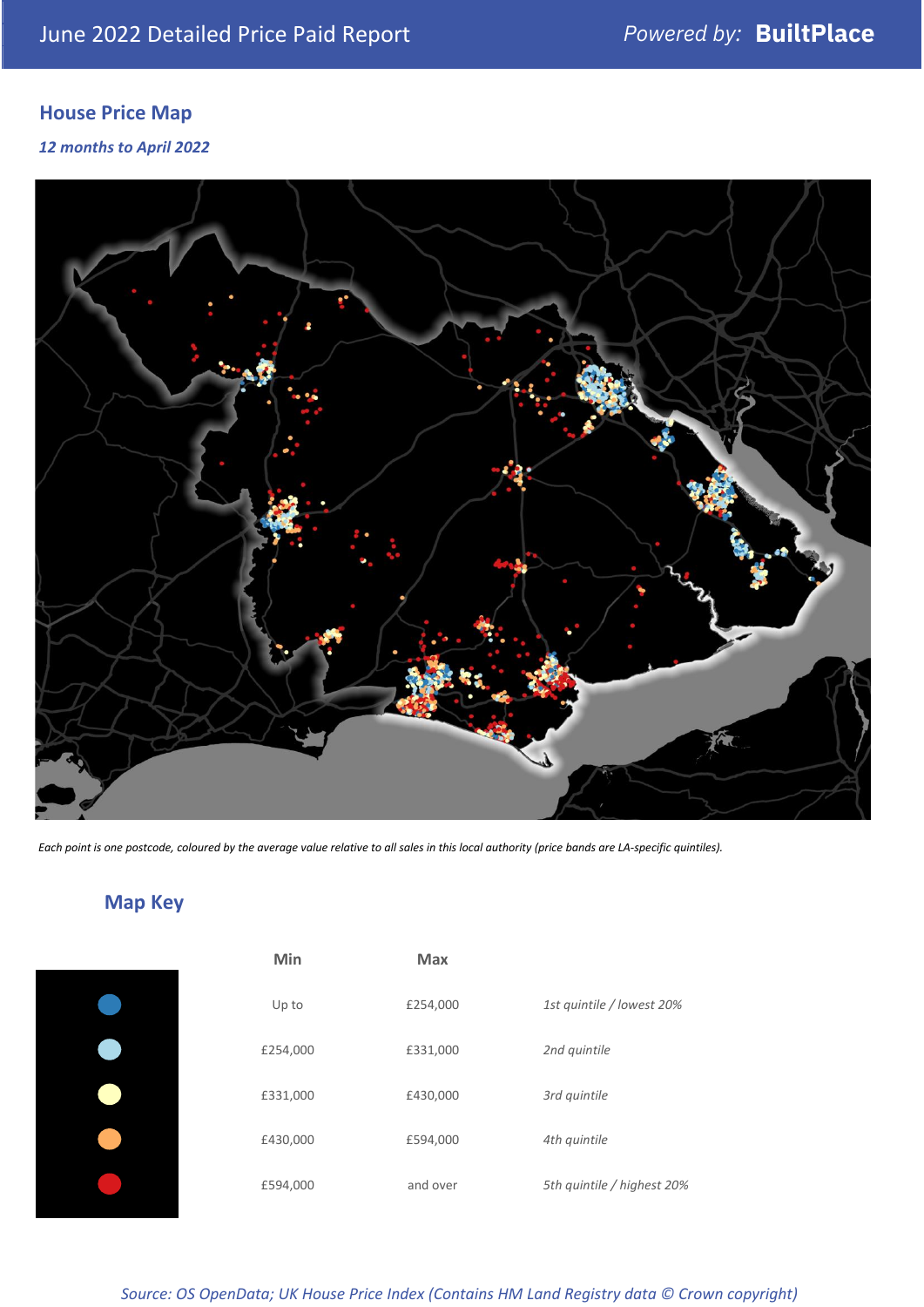### **Average House Price by Property Type**

#### *12 months to April 2022*



|                 | <b>New</b> | <b>Second hand</b> |  |  |
|-----------------|------------|--------------------|--|--|
| <b>Flat</b>     | £415,475   | £241,567           |  |  |
| <b>Terraced</b> | £570,000   | £326,867           |  |  |
| Semi-detached   | £308,900   | £373,879           |  |  |
| <b>Detached</b> | £520,700   | £639,424           |  |  |

#### **House Price Distribution by Year**

*All properties, by price band and calendar year (2020 = year to date)*

|                    | 1997 | 2002 | 2007 | 2012 | 2017 | 2019 | 2020 |
|--------------------|------|------|------|------|------|------|------|
| <b>Under £100k</b> | 68%  | 16%  | 2%   | 2%   | 2%   | 1%   | 1%   |
| £100-200k          | 26%  | 52%  | 33%  | 30%  | 12%  | 8%   | 5%   |
| £200-300k          | 4%   | 21%  | 34%  | 36%  | 32%  | 23%  | 18%  |
| £300-400k          | 1%   | 6%   | 16%  | 16%  | 23%  | 24%  | 23%  |
| £400-500k          | 0%   | 2%   | 7%   | 8%   | 13%  | 16%  | 11%  |
| £500k-1m           | 0%   | 2%   | 7%   | 8%   | 16%  | 25%  | 34%  |
| £1-2m              | 0%   | 0%   | 1%   | 1%   | 2%   | 3%   | 7%   |
| <b>Over £2m</b>    | 0%   | 0%   | 0%   | 0%   | 0%   | 0%   | 1%   |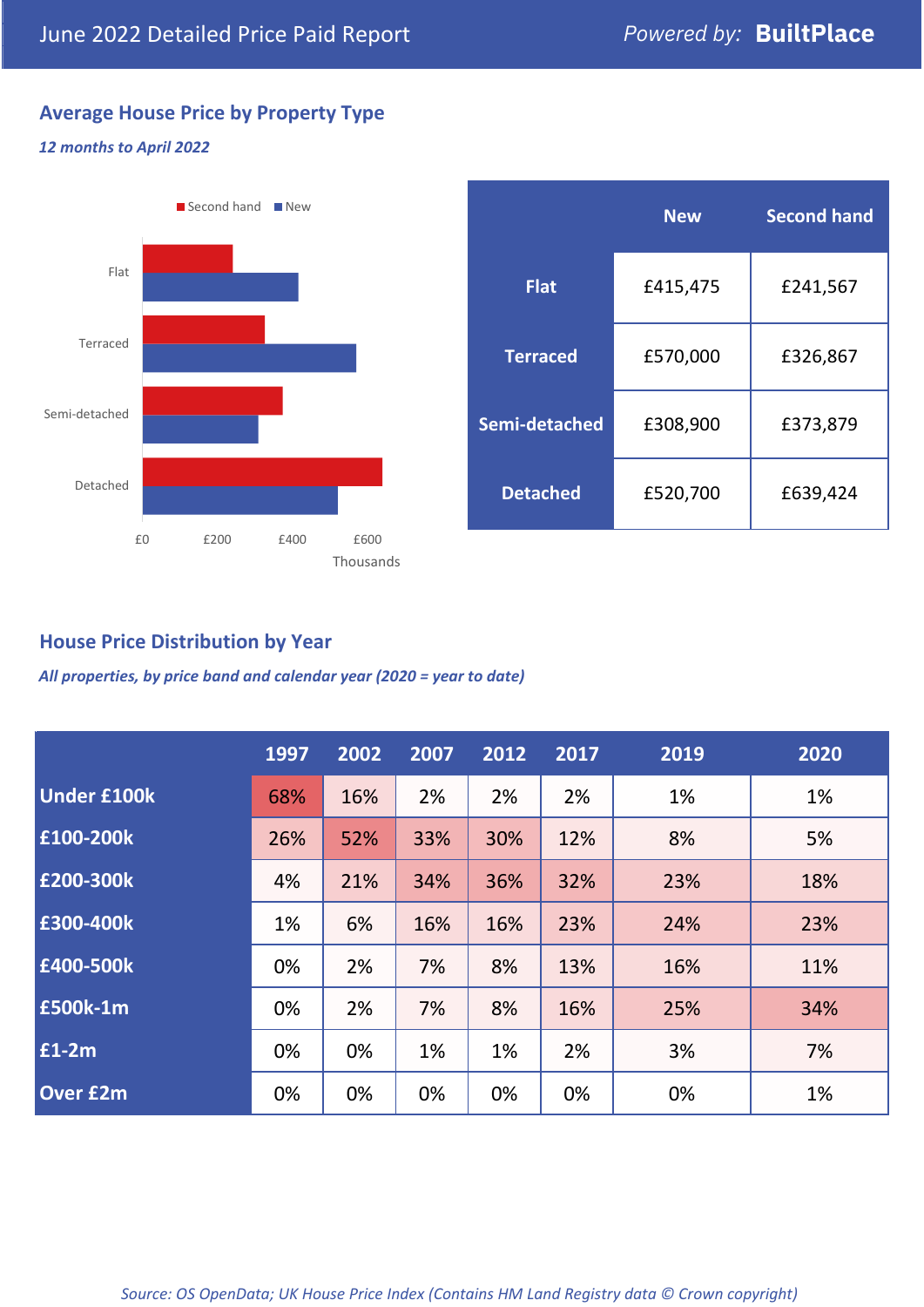#### **Transactions (February 2022 data)**

*Annual Transactions, Indexed (2001-05 average = 100)*



There were 3,256 transactions in New Forest during the 12 months to February 2022. This is 77% of the average from 2001-05 and suggests activity is below pre-downturn levels.

Transactions in New Forest have fallen by 6.7% since 2014, compared to changes of -9.9% for South East and -7.7% for England.



#### *Cash and New Build Sales as % of Total, by Year*

*Note: The data on this page EXCLUDES transactions identified as transfers under a power of sale/repossessions, buy-to-lets (where they can be identified by a mortgage), and transfers to non-private individuals - i.e. it comprises only Land Registry 'A' data.*